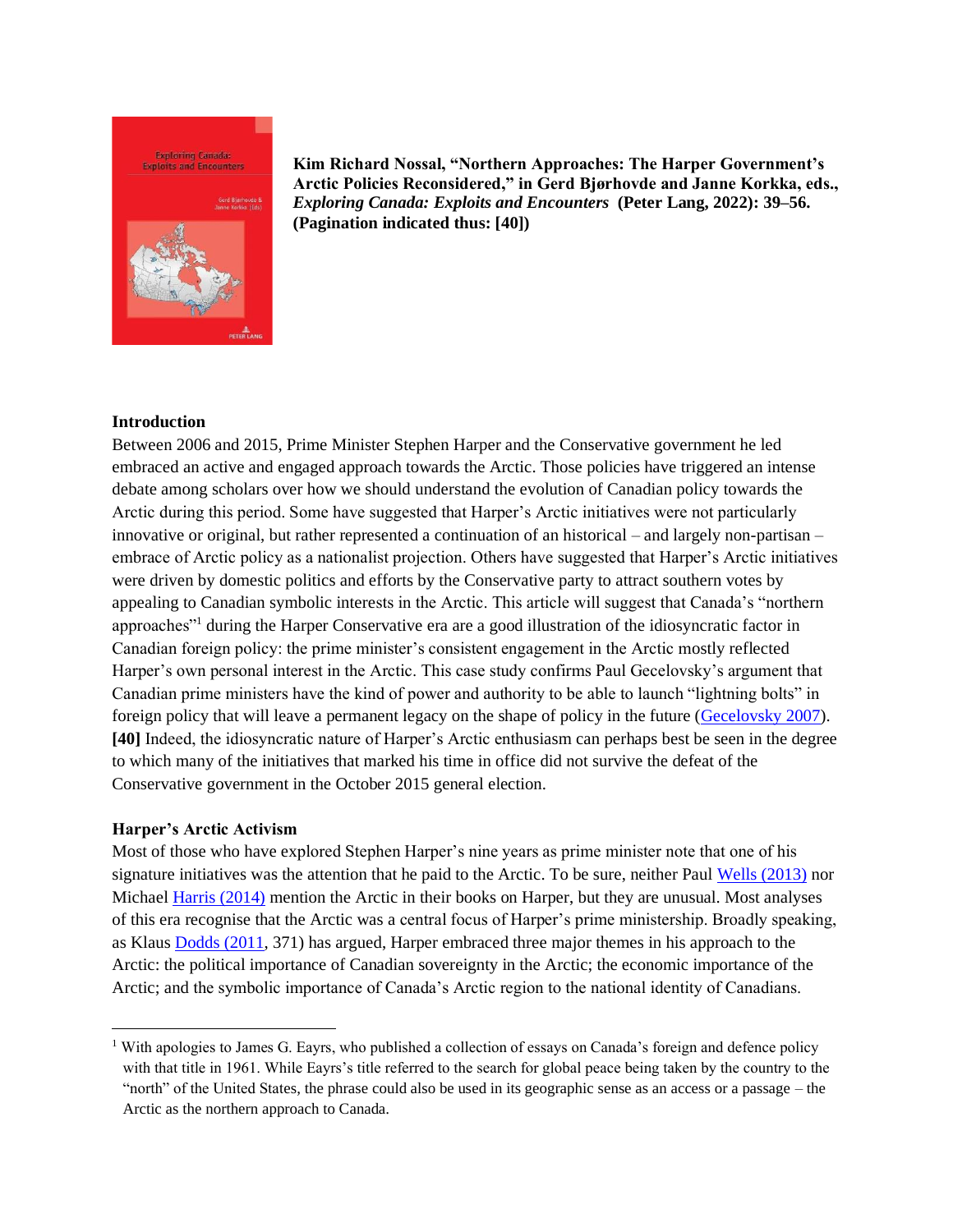The broad outlines of the Conservative government's approach to the Arctic were enunciated by Harper before the victory of the Conservative Party of Canada in the January 2006 election. In a speech during the election campaign on 22 December 2005, Harper promised that a Conservative government would introduce a radical shift in Canada's defence posture. A Conservative government, he promised, would embrace a series of measures that would allow Ottawa to assert Canadian sovereignty in Arctic waters. These measures included commitments to expand personnel, equipment, and infrastructure. Harper promised the construction of a new military deep-water port in the Iqaluit region that would be home to 500 members of the Canadian Forces, the opening of an army training centre in Cambridge Bay, the establishment of a new 650-person airborne battalion for response anywhere in the Arctic, and an expansion of the Canadian Rangers, the community-based defence force that provides a military presence in remote Arctic communities. He also promised that a Conservative government would purchase three heavy naval troop-carrying ice-breakers; deploy a new Arctic sensor system for monitoring the movement of ships and submarines in Arctic waters; purchase new fixed-wing search-and-rescue aircraft to be based in Yellowknife; upgrade existing Aurora aircraft for coastal surveillance; and add new unmanned aerial vehicle (UAV) squadrons at two Canadian **[41]** Forces bases: CFB Comox in British Columbia and CFB Goose Bay in Newfoundland and Labrador [\(Harper 2005;](#page-10-1) [Taber 2005\)](#page-11-1).

As Heather [Smith \(2013\)](#page-11-2) has noted, the securitised and militarised nature of the Conservative vision for the North in 2005 was clear, even if often concealed. But much of the new government's agenda in 2006 and 2007 concentrated on these military aspects. In his first visit to the Arctic as prime minister in August 2006, Harper used the occasion of Canadian Forces Day to celebrate the role of the military in defending Canadian sovereignty, stressing his belief that the "first principle of Arctic sovereignty: use it or lose it" [\(Harper 2006\)](#page-10-2). On numerous occasions thereafter, Harper used the same "use it or lose it" formulation to justify Canadian concern about the Arctic. Indicative of this rhetoric was a speech in August 2008: "As I've said before, use it or lose it is the first principle of Arctic sovereignty. To develop the North, we must know the North. To protect the North, we must control the North. To accomplish all our goals for the North, we must be in the North" [\(Harper 2008,](#page-10-3) quoted in [Lackenbauer](#page-10-4)  [2011,](#page-10-4) 154).

As a result, the prime minister took a number of specific and concrete policy decisions for the Arctic. On 9 July 2007, Harper announced a plan to acquire six to eight offshore patrol vessels that would also have a limited icebreaking capacity for Arctic operations. While the Conservatives had promised during the election campaign that they would acquire heavy icebreakers for Canada, in power the Harper government decided that heavy icebreakers would be too expensive. A compromise was embraced instead: two distinct naval roles – offshore patrolling and Arctic operations – would be combined in a single hull. However, the compromise meant that the Arctic/Offshore Patrol Ships (AOPS) would be too light for anything other than summer operations in the Arctic, but hugely overweight for the offshore patrol activities they would be engaged in for much of the year [\(Dean 2015\)](#page-9-2). In 2008, the Harper government published a statement on defence, the *Canada First Defence Strategy*, which added the Arctic as one of the core missions of the Canadian Armed Forces, and confirmed a series of equipment purchases that would give effect to the Conservative promises (Canada 2008, 10).

At the same time, however, a panoply of non-militarised initiatives was also announced in the 2007 Speech from the Throne: the government announced that "new attention" would be paid to the Arctic, with the provision of better housing, the expansion of scientific research with the establishment of a world-class Arctic research station, the promise **[42]** of a new programme for the comprehensive mapping of Arctic seabed (Canada 2007).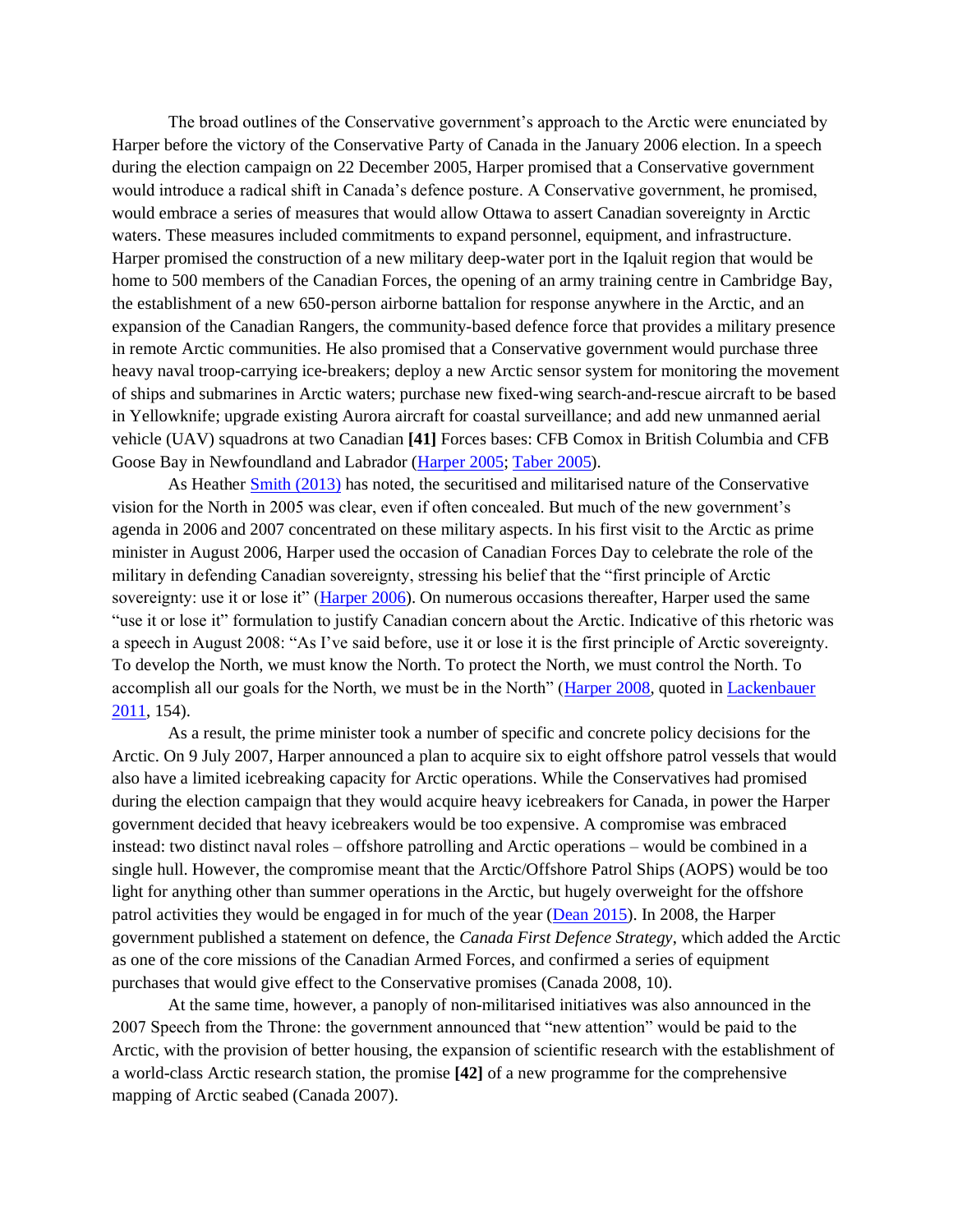In 2007, the Harper government also initiated what has come to be known as the N-series of military operations in the Arctic: Operation NANOOK, Operation NUNALIVUT, and Operation NUNAKPUT. In its first iteration in 2007, Op NANOOK was an exercise conducted by the navy and the coast guard, but afterwards it was expanded to involve all the services in the Canadian Armed Forces (CAF), and to extend their geographic range; Op NUNALIVUT focused on the High Arctic, and brought together members from all three services and the Rangers; Op NUNAKPUT took place in the western Arctic, and involved units from the air force and the army. These operations were intended to provide elements of the CAF with an opportunity to train in the Arctic for both potential disaster operations and to assert Canadian sovereignty. The CAF elements also took the opportunity to work with other agencies of the federal government operating in the Arctic. What was also important about these military exercises was that the prime minister himself travelled to the Arctic in August 2007 to be there for the launching of Op NANOOK, using the opportunity to announce in Resolute Bay a new army training centre for cold weather fighting, and the reburbishing of a deepwater port at Nanasivik, on the northern coast of Baffin Island near Lancaster Sound at the eastern entrance to the Northwest Passage (CBC News 2007). The August 2007 trip to the North would be the first of an annual trip to the Arctic that the prime minister made every year thereafter.

However, as a number of scholars (e.g., [Dolata 2015;](#page-9-3) [Lackenbauer and Lalonde 2017\)](#page-10-5) have observed, the militarised tone of Canadian policy softened somewhat after the Ilulissat Declaration of May 2008 by the Arctic's five coastal states – Canada, Denmark, Norway, the Russian Federation, and the United States – that effectively committed the signatories to the existing legal regime for the governance of the Arctic Ocean. This declaration triggered considerable opposition in Canada, particularly since indigenous peoples had been excluded from the negotiations (Fenge & Penniket 2009). In 2009, the government released a new paper, *Canada's Northern Strategy*, which expanded the focus of Harper's northern vision to include four pillars of an "integrated strategy". These four pillars included economic and social development, environmental protection, sovereignty, and devolution and empowering peoples of the North (Canada 2009). This broader integrated strategy would remain as **[43]**  the essence of policy [\(Chase 2014a\)](#page-9-4), even though the Harper government would celebrate the militarised aspects of its Arctic policies until the end of the ministry in 2015.

#### **Justin Trudeau and the End of the Harper Era**

The sustained personal prime ministerial engagement in the Arctic that we had seen under Harper between 2006 and 2015 came to an end with the defeat of the Conservatives in the October 2015 general election. Indeed, with all three northern ridings won by Liberal candidates, the electoral results were seen by some as a rebuke of Harper's approach to the North that focused on sovereignty and development rather than social policy [\(Sabin 2015\)](#page-11-3). Arctic issues had not played a role in the 2015 election campaign; as a result, the Arctic did not feature prominently in the agenda of the new Liberal prime minister, Justin Trudeau. Trudeau chose to abandon Harper's tradition of travelling to the North to attend the Operation NANOOK exercises in 2016; indeed, by 2018, the three separate N-series military exercises had been amalgamated by the Liberal government into a single exercise. While this exercise was given the legacy name of Operation NANOOK, the amalgamation had the effect of reducing the visibility of the northern military exercises.

Because Trudeau chose not to attend any of the military exercises in the North in 2016, there were questions about the priority that the Liberal government was attaching to northern policy. To be sure, the Prime Minister's Office continued to insist that "The Arctic is among the highest priorities for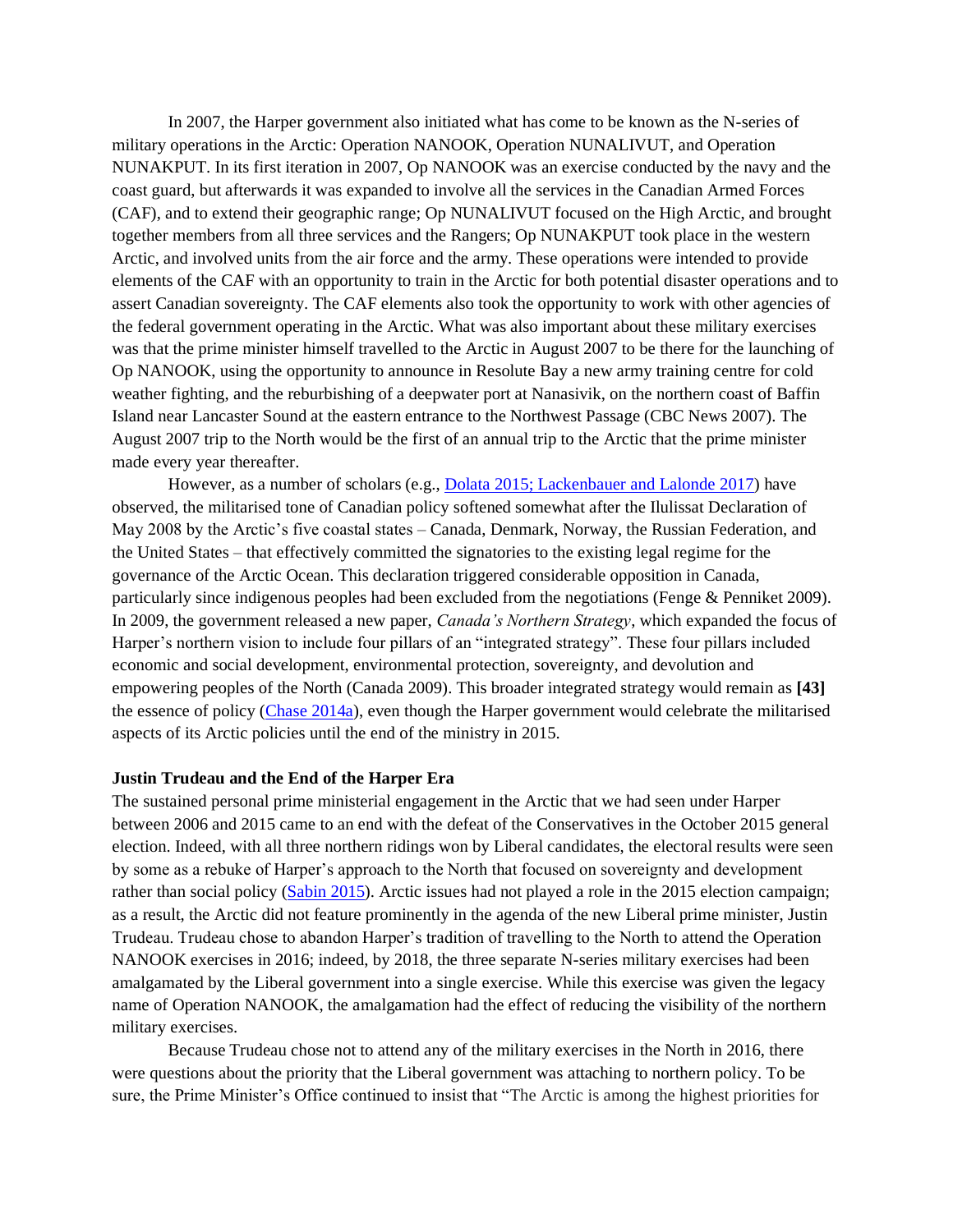this government" [\(Berthiaume 2016\)](#page-8-0). However, Michael Byers, who holds the Canada Research Chair in Global Politics and International Law at the University of British Columbia, argued that Trudeau had been silent on the challenges posed to Canadian claims over the Northwest Passage by the increase in maritime traffic through Arctic waters [\(Byers 2016\)](#page-8-1). Byers argued that the silence on the sovereignty claims suggested in fact that "the Arctic is not a priority" for the Trudeau government [\(Berthiaume 2016\)](#page-8-0). Likewise, Jerald Sabin, of the Carleton Centre for Community Innovation, noted that it was "still very unclear what the vision of the Liberals is for northern Canada" [\(Berthiaume 2016\)](#page-8-0).

Trudeau eventually moved on Arctic policy. In December 2016, more than a year after it had come to power, the Liberal government launched **[44]** a new Arctic Policy Framework that was specifically designed to replace the two Harper-era policy statements – *Canada's Northern Strategy* of 2009 and the *Statement on Canada's Arctic Foreign Policy* of 2010. And in February 2017, fifteen months after coming to office, Trudeau paid his first visit to the Arctic as prime minister. Some of the Arctic initiatives launched under the Conservatives were continued. For example, CCGS *John G. Diefenbaker* is scheduled to join the Canadian Coast Guard fleet in the early 2020s (Pehora 2016). Likewise, the Trudeau government continued the Arctic and Offshore Patrol Ship Project, increasing the number of *Harry DeWolf*-class vessels to six, with an additional two non-naval versions to the Canadian Coast Guard [\(Gunn 2019\)](#page-10-6). After numerous delays [\(DeCoste 2016\)](#page-9-5), the Nanisivik Naval Facility on the northern shore of Baffin Island opened in 2019, with full operational capability in 2020. But while these concrete manifestations of the Conservative government's heavy emphasis on the securitisation of the Arctic agenda were continued, Trudeau and the Liberal government demonstrated little of the sustained engagement with Arctic policy that had been the mark of the Harper Conservatives.

### **Explaining Harper's Northern Approaches**

What explains Stephen Harper's Arctic policies? Some have argued that the sustained interest in the Arctic that Harper demonstrated was neither particularly innovative or new, but rather merely a reflection of continuity in policy. Geoff Norquay, for example, notes that John G. Diefenbaker, Brian Mulroney, and Stephen Harper shared an important policy commonality: "For all three, northern Canada held a special place in their national policy agenda, they each had their 'northern visions' and they took significant steps to advance the economic and constitutional development of that region" [\(Norquay 2014,](#page-10-7) 21). Norquay outlines key broad parallels between these three Conservative governments, focusing on the efforts of Diefenbaker to encourage greater economic integration of Canada's North; the efforts of the Mulroney government to ensure creation of a new territory, Nunavut, from the Northwest Territories; and the activist policies of the Harper government.

While Norquay is correct in pointing out that there are strong links between the approaches to the Arctic of Diefenbaker, Mulroney, and Harper, it should be noted that to argue that Conservative prime ministers alone have been keen to project a "northern vision" would **[45]** be to overlook the reality that every Canadian government since John Diefenbaker's Progressive Conservative government has been inclined to celebrate Canada's "nordicity", particularly as that idea became increasingly aligned with indigenous ideas about the North (see in particular [Arnold 2012\)](#page-8-2). Since the 1940s, Canadian governments, both Liberal and Conservative, have been inclined to stress Canada's nordicity, usually by asserting that Canada is an Arctic nation and by stressing Canadian claims to both the lands of the Arctic archipelago and Arctic waters [\(Lajeunesse 2008\)](#page-10-8). While both Diefenbaker and Mulroney certainly did have an Arctic vision, Liberal prime ministers were no less inclined to engage in this kind of selfidentification. For example, Lester B. Pearson advanced a fanciful claim to the North Pole in the 1960s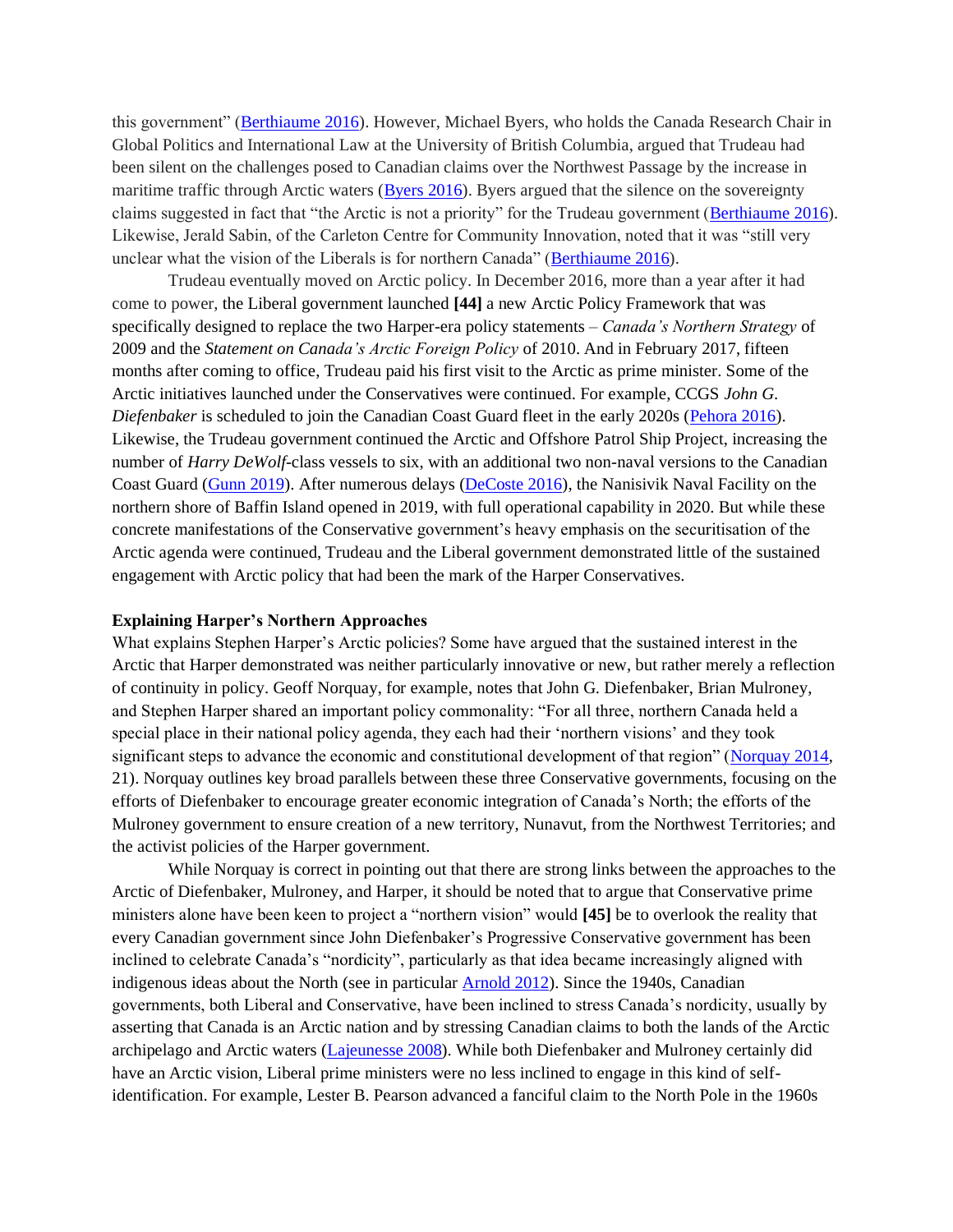[\(Rothwell 1996,](#page-11-4) 172); in the 1970s, Pierre Elliott Trudeau's initiatives hinged on his claim that the Arctic belonged to all Canadians [\(Byers 2009,](#page-8-3) 44–46); and in the 1990s, Jean Chrétien asserted that Canadians had a special responsibility in the Arctic (Canada 1994, 44–46). In short, we can see clear evidence of continuity in the approach to the Arctic from Diefenbaker to Harper that included both Conservative and Liberal administrations. As Petra [Dolata \(2015,](#page-9-3) 131) has correctly observed, Harper's Arctic policy "shares some historical and cultural continuities, and is closely linked to a foreign policy tradition that is nonpartisan, constituting an integral part of Canadian collective identity and national interest".

But the continuity argument does not explain why Stephen Harper devoted much more personal sustained attention to the Arctic than all other prime ministers since the Second World War before him. Moreover, if continuity alone were the key determinant, then we should have expected to see his successor, Justin Trudeau, follow suit with comparable personal enthusiasm and commitment – and, as we have seen above, this has not been the case. While Trudeau has not ignored the Arctic as an important issue area in Canadian politics or foreign policy, he has surely not devoted the same kind of sustained personal attention to the Arctic that Harper did over his nine years in office.

Another common explanation for Harper's Arctic policies is that they were shaped by partisan/political factors. In this view, the prime minister's Arctic enthusiasms were an outgrowth of the embrace of a distinctive conservative foreign policy for Canada (see [Chapnick 2005,](#page-9-6) 637[; Blanchfield](#page-8-4)  [2017,](#page-8-4) 30–43) that was part of a broader attempt to transform Canadian politics, and displace the Liberal Party as the dominant and hegemonic party it had been for much of the twentieth century [\(Epstein 1964;](#page-9-7) [Carty 2006\)](#page-9-8). **[46]** Harper himself made little secret of this broader transformative goal: "My long-term goal", he stated in 2008, "is to make the Conservatives the natural governing party of the country. And I'm a realist. You do that in two ways. […] One thing you do is you pull the conservatives, to pull the party, to the centre of politics. But what you also have to do, if you're really serious about making transformations, is you have to pull the centre of the political spectrum toward conservatism" (quoted in [Wells 2008\)](#page-11-5). As Paul Wells has argued, Harper was "playing a longer game" [\(Wells 2013,](#page-11-0) 53, 405–410), seeking to achieve what Darrel Bricker and John Ibbitson (2013) called the "big shift" in political support in Canadian politics.

In the event, Harper was unsuccessful in his efforts to have the Conservatives supplant the Liberals as the dominant party in Canadian politics or to "reinvent" Canada [\(Smith 2012\)](#page-11-6). On the contrary: the 2015 elections in essence confirmed Susan Delacourt's contention that "big shifts" are unlikely to be permanent because the marketing strategies of the political parties are such powerful determinants of voting outcomes [\(Delacourt 2013\)](#page-9-9). However, while the Conservatives were not re-elected in 2015, we should recognise that Harper's foreign policy was determined by what I have called elsewhere the "primacy of the ballot box" [\(Nossal 2022\)](#page-10-9). This plays on Leopold von Ranke's notion of *Primat der Außenpolitik* (the primacy of foreign policy), the idea that the structures of international politics shape a country's foreign policy. Its antithesis is *Primat der Innenpolitik* (primacy of domestic politics), associated most commonly with Hans-Ulrich Wehler and historical analyses of the Second Reich, which suggests that domestic politics explain foreign policy. To explain the Harper government's foreign policy, however, I propose a third variant: *Primat der Wahlurne*, the primacy of the ballot box. In other words, Canadian foreign policy during the Harper years can best be understood as having been determined by policy choices that would benefit the Conservatives at the ballot box. And in the case of the Arctic policies pursued by the Conservative government, this line of argument would suggest that the sustained interest in the Arctic demonstrated by the prime minister was driven by little more than a recognition that Arctic initiatives, particularly when they stress "standing up" for Canadian sovereignty in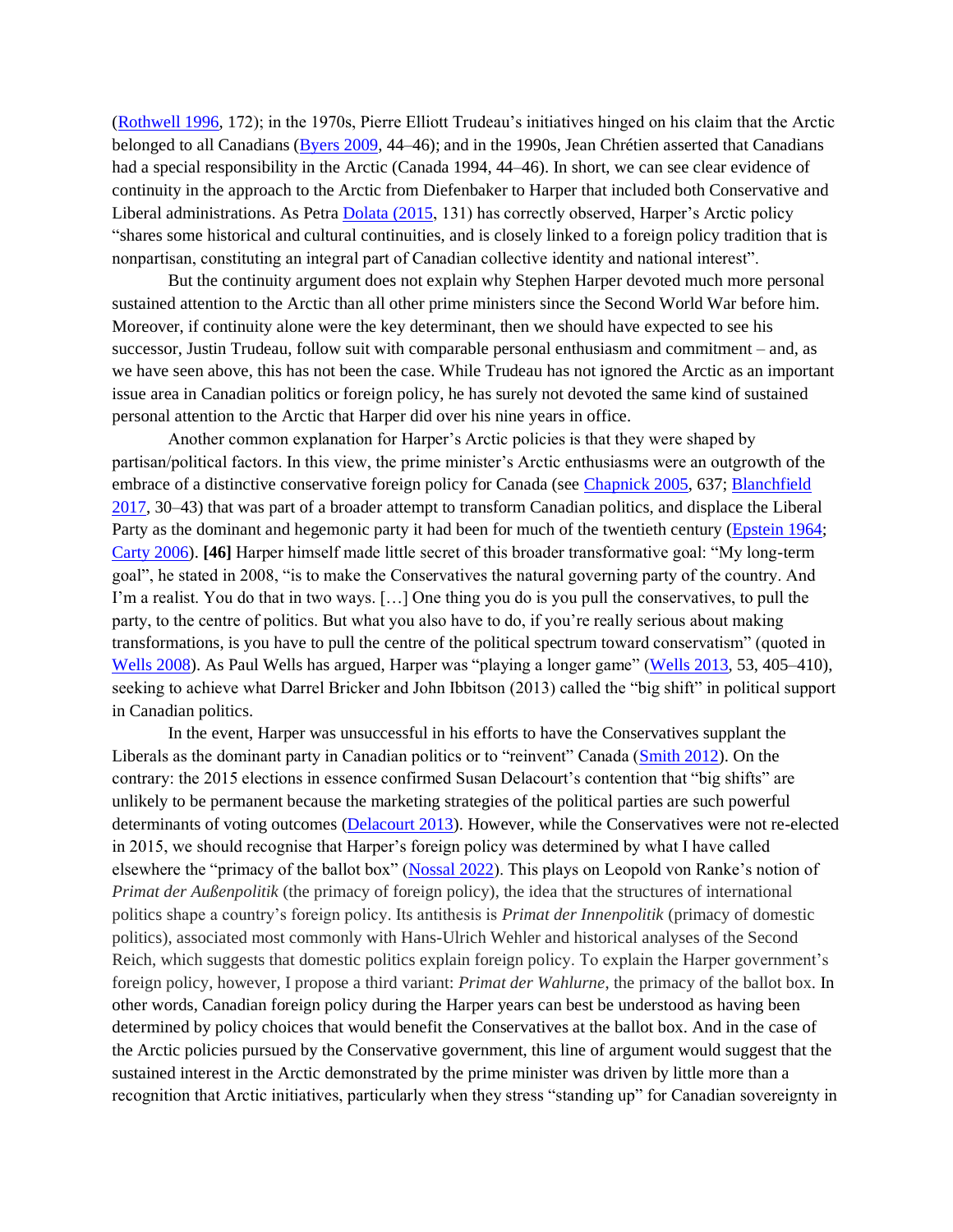the Arctic, make for good politics. In short, playing the "Arctic card" (see [Nossal 2007\)](#page-10-10) is always a winner.

There can be little doubt that the origins of the Conservative Party's interest in the Arctic were predominantly partisan/political. None of the **[47]** political parties that would eventually merge into the Conservative Party of Canada in 2003 – the Progressive Conservative Party and the Reform Party and its successor, the Canadian Alliance – had evinced an interest in the North in the late 1990s and early 2000s. In the immediate aftermath of the merger, there was likewise no evidence that the Arctic would feature so large in Conservative policy. This relative lack of concern was reflected in the Conservative Party's platform as it headed into the election campaign of 2005–2006. The national defence portion of the platform consisted of just 237 words, mostly focused on what was described as a "Canada First" vision of defence. Nine defence promises were listed, one of which involved the Arctic: "Increase the Canadian Forces' capacity to protect Canada's Arctic sovereignty and security" (Conservative Party of Canada 2006, 44–45).

However, the dynamics of the election campaign that was launched by the dissolution of Parliament on 29 November 2005 changed that. Tom Flanagan, a former adviser to Harper who was involved in the  $2005-2006$  campaign,<sup>2</sup> revealed in 2013 that the decision to make these Arctic defence promises more central to the Conservative platform came in the middle of the campaign that resulted in the Conservative victory in the January 2006 elections. He noted that the decision to focus on Arctic sovereignty, and emphasise the military expenditures that a Conservative government would devote to the defence of the Arctic, arose from the dynamics of the election campaign itself. In their electioneering, the Liberal Party of Canada was consistently portraying the Conservatives, and Harper in particular, as overtly pro-American. One Liberal attack ad, for example, reminded viewers of an article in the *Washington Times* that claimed that "Canada may elect the most pro-American leader in the Western world. Harper is pro-Iraq, anti-Kyoto and socially conservative. Bush's best new friend is the poster boy for his ideal foreign leader. A Harper victory will put a smile on George W. Bush's face". The ad concluded, "Well, at least somebody will be happy, eh?" A French-language ad contained even more pointed reminders of Harper's pro-American positions (Liberal Party of Canada 2006).

Faced with such messaging, Flanagan recalled that the Conservatives decided to emphasise the degree to which a Harper Conservative **[48]** government would defend Canadian interests in the Arctic – in particular those Canadian sovereignty claims being contested by the United States. As Flanagan noted, "With the Arctic plan, Mr. Harper could turn the tables and attack Paul Martin for not defending Canadian sovereignty in the North as U.S. submarines were allowed to pass under Canadian ice. Mr. Harper promised to defend the North with 'forces on the ground, ships in the sea and proper surveillance'" [\(Flanagan 2013\)](#page-9-10). As noted above, a key speech during the 2005–2006 election campaign was devoted to Arctic issues.

One indication of the importance that the Conservative campaign attached to the willingness to use Arctic policy as a means of signalling that a Harper Conservative government would not necessarily put a smile on George W. Bush's face came four days after the 23 January election. On 25 January, during the Q&A following a public lecture at the University of Western Ontario, the U.S. ambassador to Canada, David Wilkins, was asked about the Arctic. He responded by restating the long-standing

<sup>2</sup> Flanagan had managed both Harper's leadership campaigns and the 2004 election campaign for the Conservatives. However, after Flanagan published a "kiss-and-tell" book [\(Flanagan, 2007\)](#page-9-11), Harper broke completely with him: see [Wells \(2014\).](#page-11-7)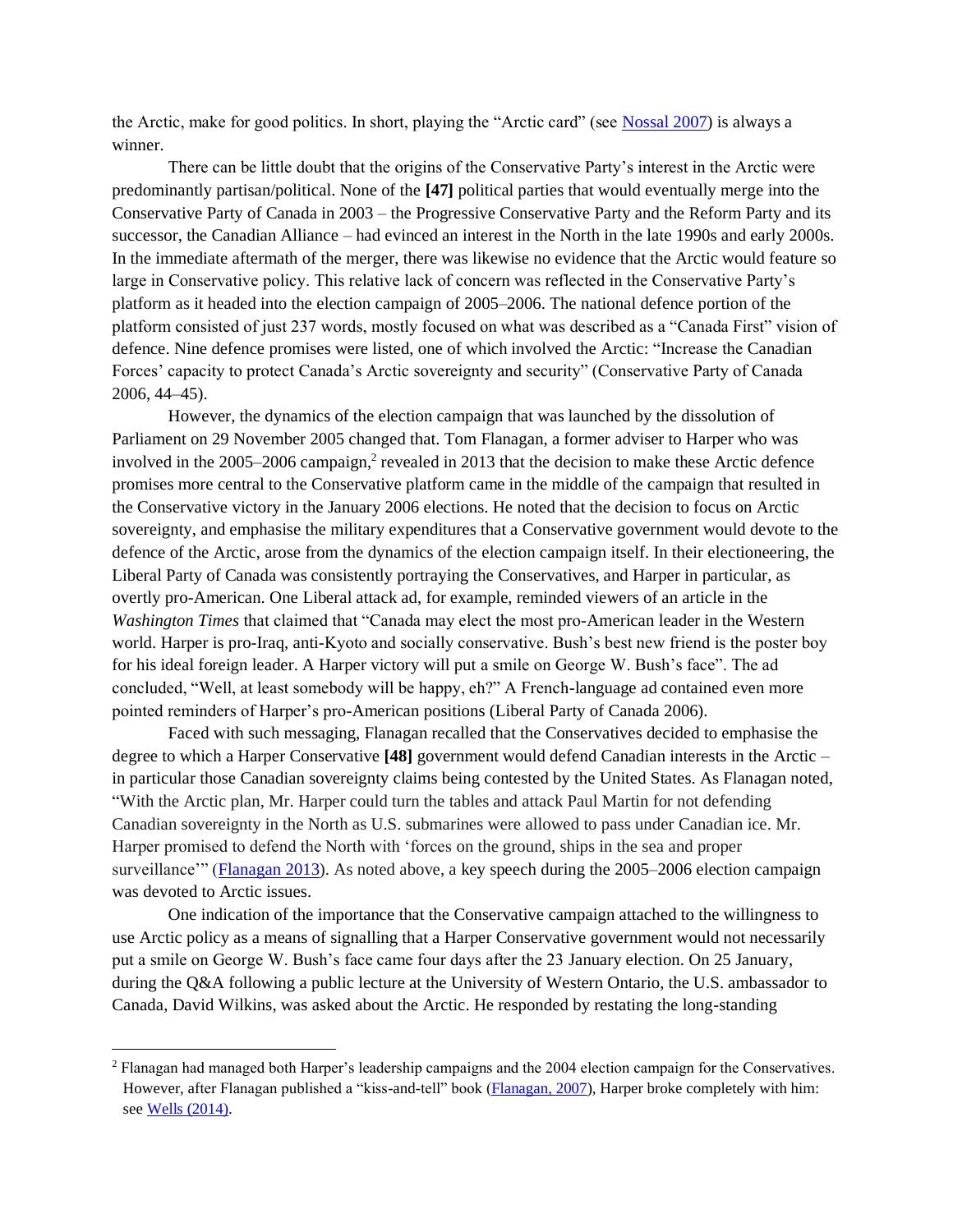American claim that the waters of the Arctic archipelago constituted an international strait, and that therefore Washington did not recognise Canadian sovereignty over Arctic waters. Two days after that, the prime minister-designate took the opportunity at a press conference to openly criticise Wilkins. Even though Wilkins's comments had not been widely reported, and even though no reporter in the scrum had asked the prime minister about Arctic policy, Harper took the initiative to assert Canada's traditional claim of sovereignty over Arctic waters, adding that "We have significant plans for national defence and for defence of our sovereignty, including Arctic sovereignty". He noted that "We believe we have the mandate for those from the Canadian people and we hope to have it as well from the House of Commons, but it is the Canadian people we get our mandate from, not the ambassador from the United States" [\(Galloway 2006\)](#page-9-12).

It can be argued that the decision in the middle of the campaign to stress the Arctic as a means of addressing the charge by the Liberals was an important path-dependent decision that, once taken, launched the Conservatives down a particular path once they had achieved a minority government on 23 January 2006. However, and while a strong case can be made that in its foreign policy positions the Harper government more often than not took positions that seemed designed purely for domestic partisan gain, the argument that Harper's personal enthusiasm for the North was driven purely by the anticipation of electoral gain **[49]** seems stretched. If this were the case, it is likely that Harper would have altered his approach when there was negative feedback from his Arctic initiatives, as there was after the Ilulissat Declaration in 2008, when indigenous leaders in the North made clear that their exclusion from the policy-making process and the government's focus on sovereignty and security did not sit well with them. Likewise, the annual trips to the Arctic tended to generate considerable criticism, particularly from the opposition parties, who were wont to characterise them as little more than expensive photo-ops [\(Boutilier](#page-8-5)  [2014\)](#page-8-5). While we can see that the Conservative government did change its policy after 2008, Harper's own enthusiasm, not only for the securitised approach to the Arctic, but also for spending considerable prime ministerial time on Arctic issues, never faltered over his years in power.

A more compelling argument focuses on Harper's conceptualisation of the North as part of a reimagined narrative about Canada that could be particularly Conservative and not linked to the Liberals [\(Jeffrey 2015,](#page-10-11) 336–38). As a former official in the Prime Minister's Office confided to Steven Chase of the *Globe and Mail*, "The Prime Minister's a big believer in the idea that nations are built by narratives – stories they tell themselves" [\(Chase 2014b\)](#page-9-13). One can see in Harper's Arctic enthusiasms a particular effort to leave the Liberal past in Canadian foreign policy behind, and replace it with a Conservative present [\(Nossal 2013\)](#page-10-12). As Chase put it in the case of the Arctic: "Mr. Harper's Canada-first approach to the Arctic is part of an effort to fashion a conservative nationalism, which also includes the celebration of soldiers as part of a Canadian martial tradition, rather than as peacekeepers, and the heavy promotion of the bicentennial of the War of  $1812$ " (Chase  $2014b$ ). Not surprisingly, the Harper government named its one new icebreaker the *John G. Diefenbaker*, ensuring that there would be an on-going reminder of Diefenbaker's own northern vision.

To be sure, as John Ibbitson put it bluntly before the Conservative defeat in 2015, "The new northern myth remained largely that – a myth": "The icebreaker and the patrol vessels and the deepwater port still exist mostly in blueprints, victims of the government's commitment to balance the budget by 2015. Though the government did fund a highway that improved Arctic links south to north and east to west, most of the Conservatives' grand schemes were undermined by recession, deficits, and budget cuts" [\(Ibbitson 2015,](#page-10-13) 328). But we can see in the myth-making, however unsuccessful it was in the end, a clear indication **[50]** of what appears to have underwritten Harper's enthusiasm for Arctic policy. And while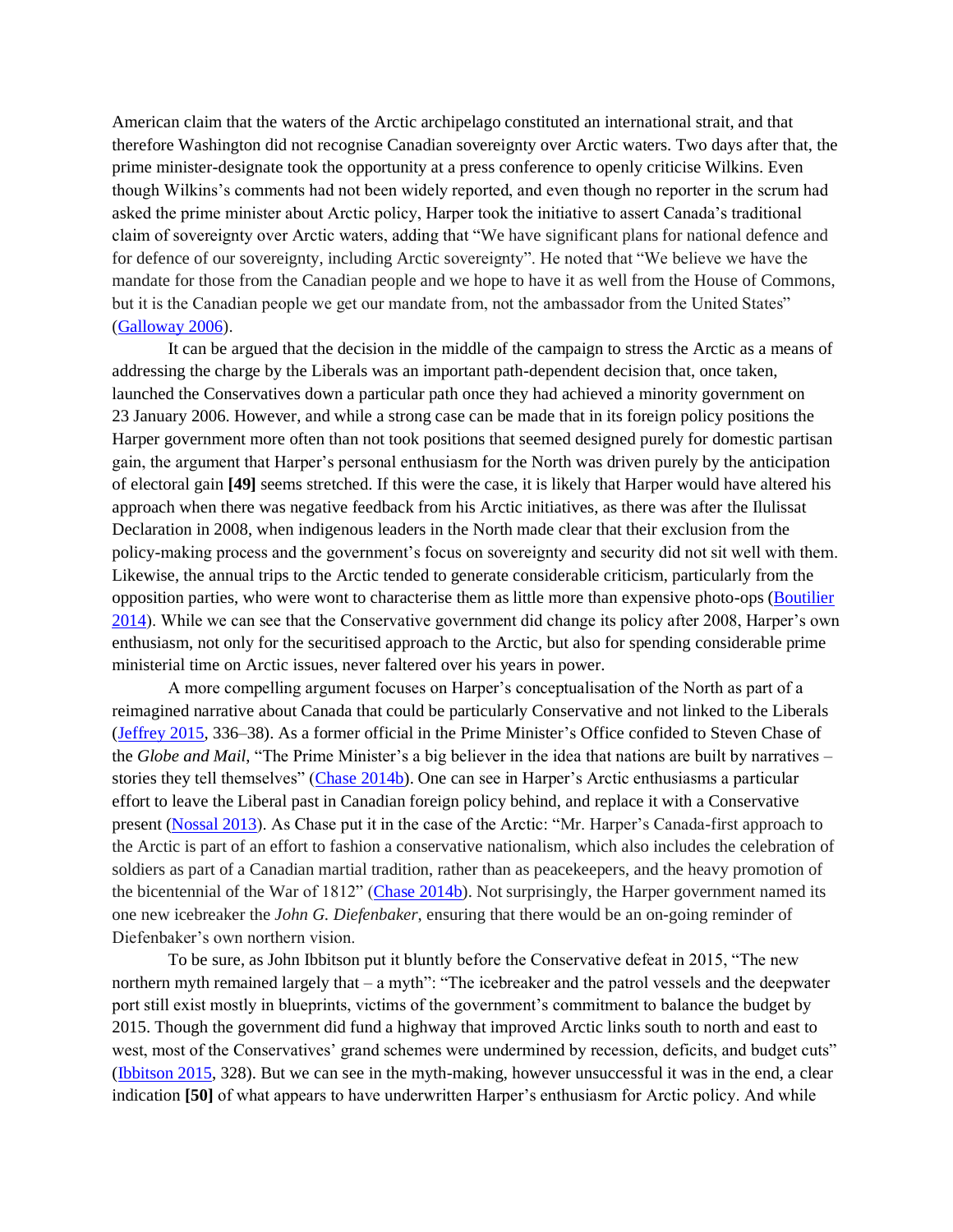the notion of forging a new Conservative narrative of the Canadian North – albeit one with links to John Diefenbaker – is not unrelated to the primacy of the ballot-box, it can, and should, be considered a discrete factor.

#### **A Personalised Addendum: The Idiosyncratic Factor**

There is a tendency in policy analysis to downplay, or ignore outright, the personal explanation – the impact that personality has on policy and politics. In the case of Stephen Harper's enthusiasm for the Arctic, we need to add an addendum to the argument that Harper's enthusiasm for the Arctic appears to have been driven by the desire to forge a different narrative.

The addendum is prompted by a comment that John Ibbitson passes in his biography of Stephen Harper. Ibbitson, who accompanied the prime minister on many of his northern excursions, noted that when Harper was in the Arctic, "he seemed to regress in a most delightful way". Ibbitson noted that when Harper was in the Arctic, he became a different person: "expansive, very funny". He would play roguish games with his RCMP security detail, or dance with children in Inuvik. In short, Ibbitson suggested, it was "Harper at his most unHarperish, unscripted and with no purpose other than to have some fun" [\(Ibbitson 2015,](#page-10-13) 328).

Certainly when Harper would talk about the North, one can readily sense the change in both mood and tone that Ibbitson noted. For example, talking to an audience in Ottawa in August 2008, Harper noted that he was about to embark on his annual tour:

I look forward to going north because I see some of Canada's most spectacular landscapes and I meet some of Canada's most hardy and dynamic people. As Prime Minister, I have visited all of the territorial capitals, met polar bears in Churchill, tried dog sledding in Yellowknife. I've looked over the breathtaking Nahanni Falls, visited the future site of a year-round military training base at Resolute Bay, concluded a land claims agreement at Kuujuuaq and stood at the future deep water port of Nanasivik.

I've even dipped my toe into the Arctic Ocean at Alert, the northernmost human settlement on Earth. Each time I do this, it's really a great experience, and I come back to Ottawa inspired by the vastness, the beauty and the potential of our North. And each time I return more determined than ever to draw the gaze of all Canadians northward (*Harper* [2008\)](#page-10-3).

**[51]** A similar sense of enthusiasm was evident in Harper's engagement with the search for HMS *Erebus*, one of the ships of the Franklin expedition lost in 1846 along with HMS *Terror*. As Ibbitson notes, Harper was entranced by the doomed expedition, and one of his Arctic initiatives had been to help the search that in September 2014 finally found the *Erebus* [\(Ibbitson 2015,](#page-10-13) 326; for a more sceptical view of Harper and the Franklin expedition, see [Jeffrey 2015,](#page-10-11) 337). Harper's evident delight at the reception held the following spring at the Royal Ontario Museum in Toronto is clear, confirming Ibbitson's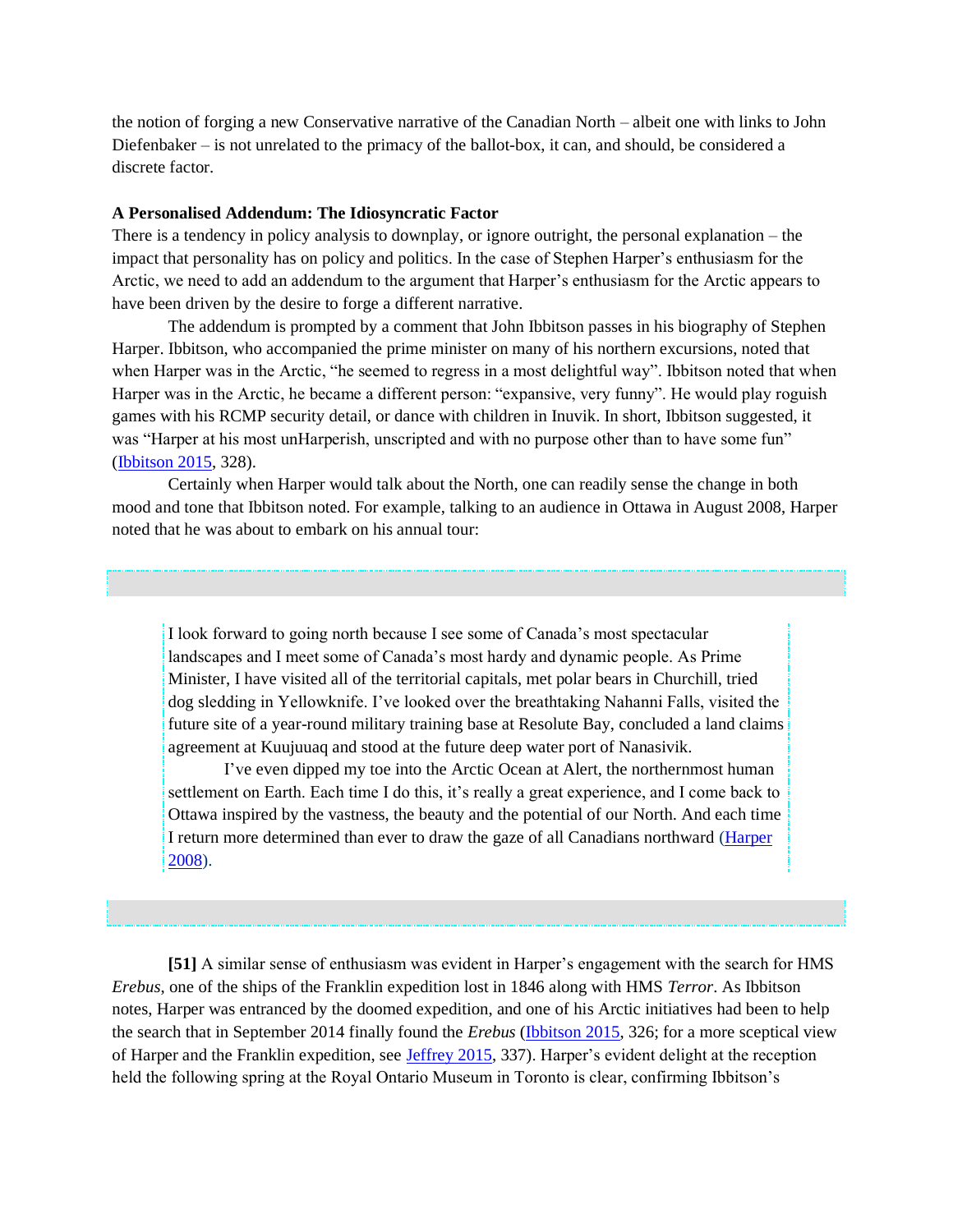observations about the obvious transformative effects of the Arctic on the prime minister (Canadian Geographic 2015).

## **Conclusion**

I have argued in this article that Stephen Harper did have an unusual engagement with the Arctic, one that differed considerably from the engagement of his predecessors – and his successor. While there were key elements of continuity in his government's policies on the Arctic, particularly with regards to sovereignty and Canada's sovereign claims over the Northwest Passage, there were key elements of difference at work.

To be sure, what drove the Harper government's enthusiasm for Arctic policy, at least at the declaratory level, must be nuanced by the observation that playing the "Arctic card" is always a winner in Canadian politics, which is why all governments since Diefenbaker have done so to some degree or another. This text has suggested that what is different about Harper's approach to the Arctic was his tendency to conceptualise his northern approach as part of a broader effort to shift the Liberal-dominated narrative inherited from the twentieth century, in an effort to pitch a new, Conservative, narrative that would, ideally at least, prop up an era of Conservative hegemony as Canada's "natural governing party" into the twenty-first century.

But I have also argued that we should not ignore the personal element at work here. Stephen Harper may have embraced nordicity for broader political purposes that fitted into a larger political project. But it would very much appear that he was also genuinely and personally captivated by this aspect of the national project, reflecting in a very personal way the nordicity that his larger project sought to reflect and magnify.

# **[52]**

## **Works Cited**

- <span id="page-8-2"></span>Arnold, Samantha. 2012. Constructing an Indigenous nordicity: The 'new partnership' and Canada's Northern agenda. *International Studies Perspectives* 13(1): 105–20.
- <span id="page-8-0"></span>Berthiaume, Lee. 2016. Trudeau ends Harper's tradition of attending Arctic military exercise. *CBC.ca*, 29 Aug.
- <span id="page-8-4"></span>Blanchfield, Mike. 2017. *Swingback: Getting Along in the World with Harper and Trudeau.* Montréal & Kingston: McGill-Queen's University Press.
- <span id="page-8-5"></span>Boutilier, Alex. 2014. Stephen Harper's Northern tour cost taxpayers \$786,000. *Toronto Star*, 21 Nov.
- Bricker, Darrell & John Ibbitson. 2013. *The Big Shift: The Seismic Change in Canadian Politics, Business, and Culture and What It Means for Our Future*. Toronto: HarperCollins Canada.
- <span id="page-8-3"></span>Byers, Michael. 2009. *Who Owns the Arctic? Understanding Sovereignty Disputes in the North.*  Vancouver: Douglas & McIntyre.
- <span id="page-8-1"></span>Byers, Michael. 2016. Why Trudeau should move now to safeguard the Northwest Passage. *Globe and Mail*, 12 Aug.
- Canada. 1994. Parliament, Special Joint Committee Reviewing Canadian Foreign Policy. *Canada's Foreign Policy: Principles and Priorities for the Future*. Ottawa, Nov.
- Canada. 2007. Parliament. *Strong Leadership. A Better Canada: Speech from the Throne*. 39th Parliament, 2nd session. 16 Oct. [http://publications.gc.ca/collections/collection\\_2007/gg/SO1-1-](http://publications.gc.ca/collections/collection_2007/gg/SO1-1-2007E.pdf) [2007E.pdf.](http://publications.gc.ca/collections/collection_2007/gg/SO1-1-2007E.pdf) Accessed 11 May 2021.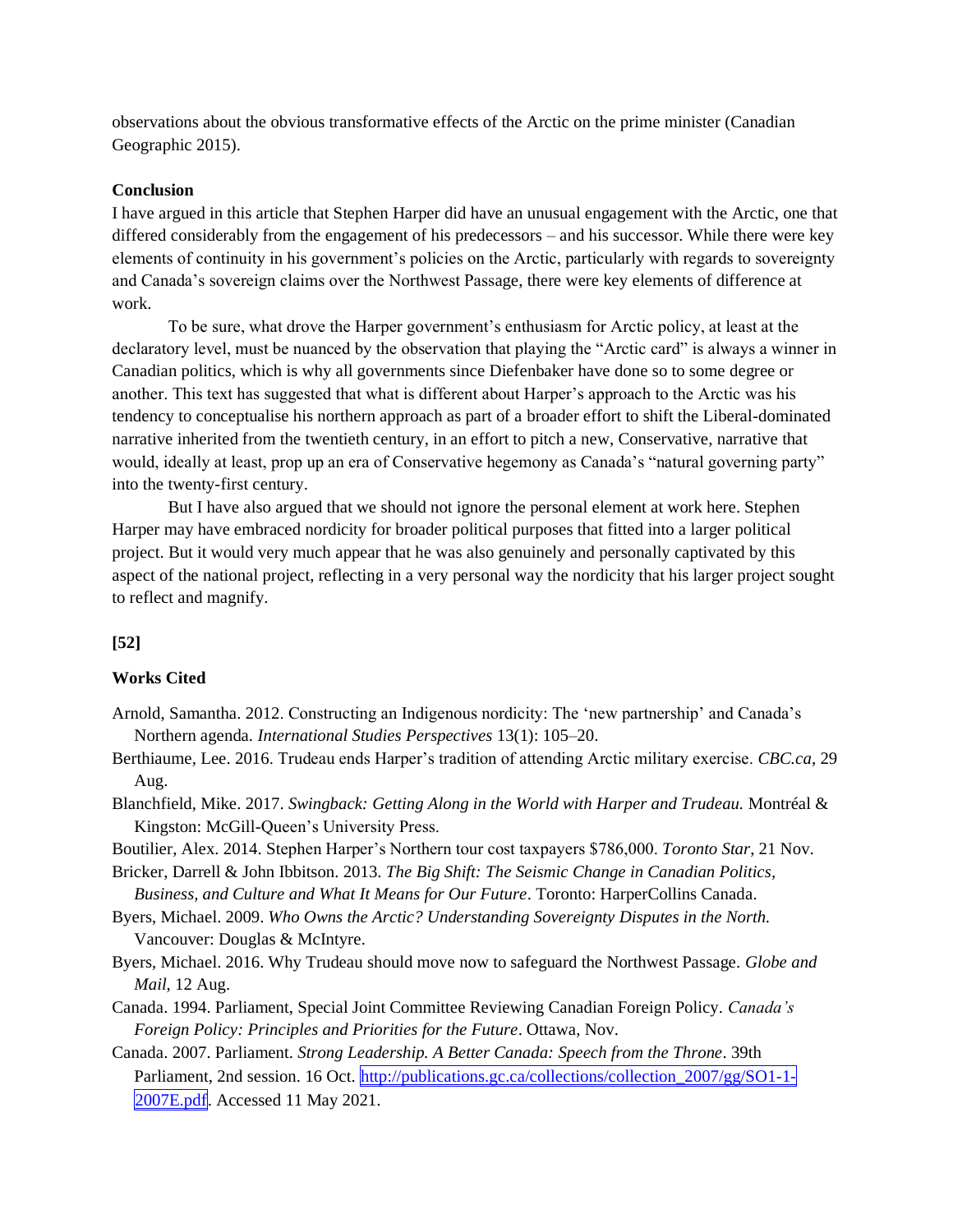Canada. 2008. Department of National Defence. *Canada First Defence Strategy*. Ottawa. [http://www.forces.gc.ca/en/about/canada-first-defence-strategy.page.](http://www.forces.gc.ca/en/about/canada-first-defence-strategy.page) Accessed 11 May 2021.

- Canada. 2009. Department of Indian Affairs and Northern Development. *Canada's Northern Strategy: Our North, Our Heritage, Our Future*. Ottawa. [http://library.arcticportal.org/1885/.](http://library.arcticportal.org/1885/) Accessed 11 May 2021.
- Canadian Geographic. 2015. Prime Minister Stephen Harper talks at RCGS Erebus. Royal Ontario Museum, 10 Mar. [https://www.youtube.com/watch?v=0SUR4GDM0hk.](https://www.youtube.com/watch?v=0SUR4GDM0hk) Accessed 11 May 2021.
- <span id="page-9-8"></span>Carty, Kenneth R. 2006. Political turbulence in a dominant party system. *PS: Political Science and Politics* 39(4): 825–827.

**[53]** 

- CBC News. 2007. Harper announces Northern deep-sea port, training site. *CBC News*. 10 Aug.
- <span id="page-9-6"></span>Chapnick, Adam. 2005. Peace, order and good government: The 'Conservative' tradition in Canadian foreign policy. *International Journal* 60(3): 635–650.
- <span id="page-9-4"></span>Chase, Steven. 2014a. Q&A with Harper: No previous government has 'delivered more in the North'. *Globe and Mail*, 17 Jan.
- <span id="page-9-13"></span>Chase, Steven. 2014b. Myth versus reality in Stephen Harper's Northern strategy. *Globe and Mail*, 17 Jan.
- Conservative Party of Canada. 2006. *Stand Up For Canada: Federal Election Platform*. Ottawa. [https://www.poltext.org/sites/poltext.org/files/plateformesV2/Canada/CAN\\_PL\\_2006\\_PC\\_en.pdf.](https://www.poltext.org/sites/poltext.org/files/plateformesV2/Canada/CAN_PL_2006_PC_en.pdf) Accessed 11 May 2021.
- <span id="page-9-2"></span>Dean, Ryan. 2015. Arctic offshore patrol ships: Adrift in inflationary waters. *Canadian Naval Review*   $11(2): 4-9.$
- <span id="page-9-5"></span>DeCoste, Luke. 2016. Canada ups its Arctic game with plans to build port at the top of the world. *Vice News*, 8 Apr.
- <span id="page-9-9"></span>Delacourt, Susan. 2013. *Shopping For Votes: How Politicians Choose Us and We Choose Them*. Madeira Park, BC: Douglas & McIntyre.
- <span id="page-9-1"></span>Dodds, Klaus. 2011. We are a Northern country: Stephen Harper and the Canadian Arctic. *Polar Record*  47(4): 371–382.
- <span id="page-9-3"></span>Dolata, Petra. 2015. A New Canada in the Arctic? Arctic policies under Harper. *Études Canadiennes/Canadian Studies* 78: 131–154.

Eayrs, James. 1961. *Northern Approaches: Canada and the Search for Peace.* Toronto: Macmillan.

- <span id="page-9-7"></span>Epstein, Leon D. 1964. A comparative study of Canadian parties. *American Political Science Review* 58(1): 46–59.
- Fenge, Terry & Tony Penikett. 2009. The Arctic vacuum in Canada's foreign policy. *Policy Options*  (April): 65–70.
- <span id="page-9-11"></span>Flanagan, Tom. 2007. *Harper's Team: Behind the Scenes in the Conservative Rise to Power*. Montréal & Kingston: McGill-Queen's University Press.

<span id="page-9-10"></span>Flanagan, Tom. 2013. Arctic symbolism, Harper stagecraft. *Globe and Mail*, 21 Aug.

<span id="page-9-12"></span>Galloway, Gloria. 2006. Harper rebukes US envoy over Arctic dispute. *Globe and Mail*, 27 Jan. **[54]**

<span id="page-9-0"></span>Gecelovsky, Paul. 2007. Of legacies and lightning bolts: The Prime Minister and Canadian foreign policy. In Bratt, Duane & Christopher K. Kukucha (eds). *Readings in Canadian Foreign Policy: Classic Debates and New Ideas*. Toronto: Oxford University Press. 196–205.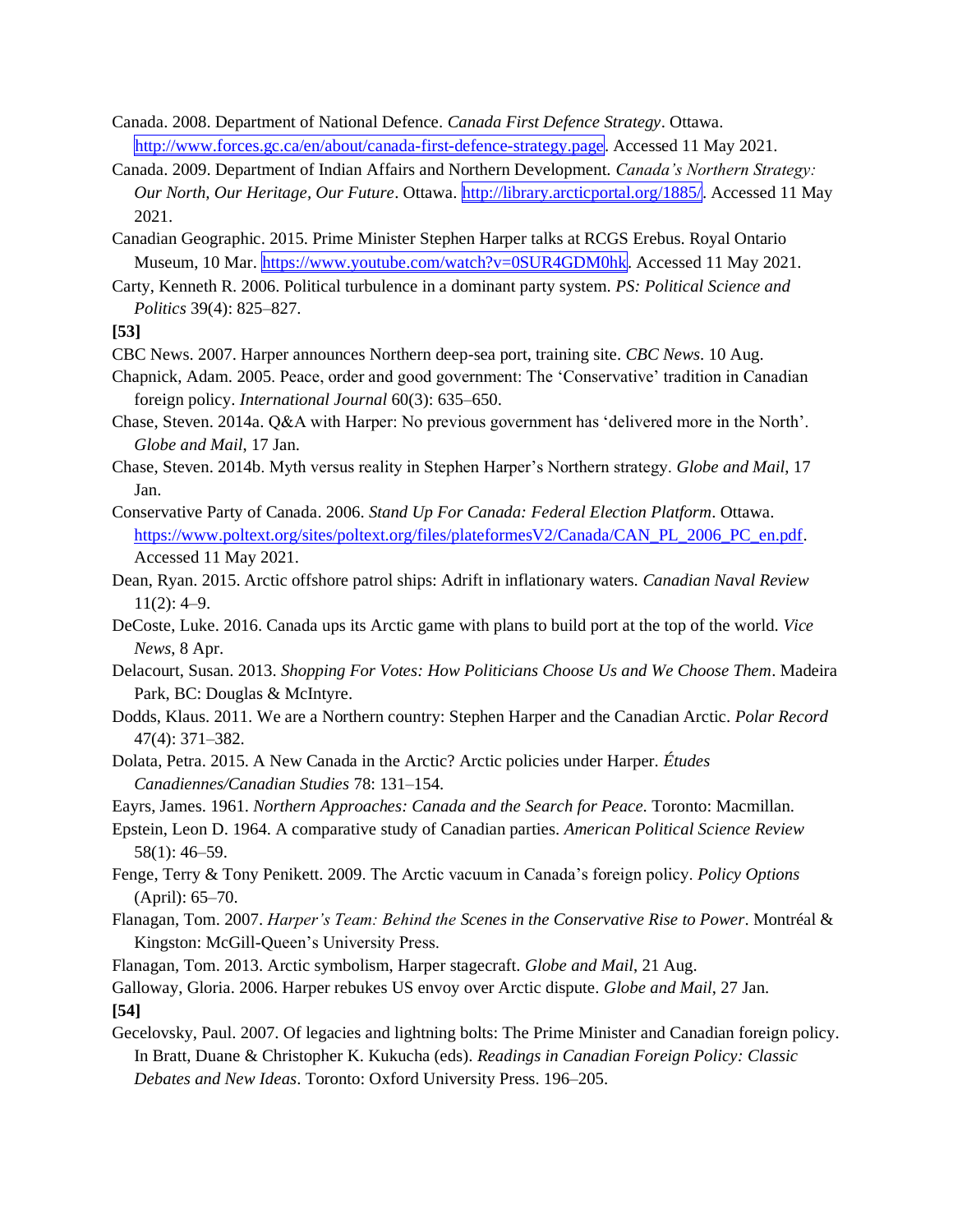- <span id="page-10-6"></span>Gunn, Andrea. 2019. Irving to build two more Arctic patrol ships in Halifax. *Chronicle-Herald*, Halifax, 22 May.
- <span id="page-10-1"></span>Harper, Stephen. 2005. Harper stands up for Arctic sovereignty: Address by the Hon. Stephen Harper, P.C., M.P. Leader of the Conservative Party of Canada. Ottawa, 22 Dec. Reprinted in Lackenbauer & Dean (eds) 2016: 1–3.
- <span id="page-10-2"></span>Harper, Stephen. 2006. Securing Canadian sovereignty in the Arctic: Address by Prime Minister Stephen Harper. Iqaluit, 12 Aug. Reprinted in Lackenbauer & Dean (eds) 2016: 9.
- <span id="page-10-3"></span>Harper, Stephen. 2008. Honourable Prime Minister of Canada Stephen Harper – Geo-mapping for Northern energy and minerals program speech. Ottawa, 26 Aug, mirrored at [http://nationtalk.ca/story/honourable-prime-minister-of-canada-stephen-harper-geo-mapping-for](http://nationtalk.ca/story/honourable-prime-minister-of-canada-stephen-harper-geo-mapping-for-northern-energy-and-minerals-program-speech)[northern-energy-and-minerals-program-speech.](http://nationtalk.ca/story/honourable-prime-minister-of-canada-stephen-harper-geo-mapping-for-northern-energy-and-minerals-program-speech) Accessed 11 May 2021.
- <span id="page-10-0"></span>Harris, Michael. 2014. *Party of One: Stephen Harper and Canada's Radical Makeover.* Toronto: Penguin.
- <span id="page-10-13"></span>Ibbitson, John. 2015. *Stephen Harper.* Toronto: Signal.
- <span id="page-10-11"></span>Jeffrey, Brooke. 2015. *Dismantling Canada: Stephen Harper's New Conservative Agenda*. Montréal & Kingston: McGill-Queen's University Press.
- <span id="page-10-4"></span>Lackenbauer, P. Whitney. 2011. From polar race to polar saga: An integrated strategy for Canada and the circumpolar world. In Griffiths, Franklyn, Rob Huebert & P. Whitney Lackenbauer (eds). *Canada and the Changing Arctic: Sovereignty, Security, and Stewardship*. Waterloo: Wilfrid Laurier University Press. 69–180.
- Lackenbauer, P. Whitney & Ryan Dean (eds). 2016. *Canada's Northern Strategy under Prime Minister Stephen Harper: Key Speeches and Documents, 2005–15.* Documents on Canadian Arctic Sovereignty and Security (DCASS) no. 6. [http://pubs.aina.ucalgary.ca/dcass/82783.pdf.](http://pubs.aina.ucalgary.ca/dcass/82783.pdf) Accessed 11 May 2021.
- <span id="page-10-5"></span>Lackenbauer, P. Whitney & Suzanne Lalonde. 2017. Searching for common ground in evolving Canadian and EU Arctic strategies. In Liu, Nengye, Elizabeth A. Kirk & Tore Henriksen (eds). *The European Union and the Arctic*. Leiden: Brill. 119–171.

- <span id="page-10-8"></span>Lajeunesse, Adam. 2008. Lock, stock, and icebergs? Defining Canadian sovereignty from Mackenzie King to Stephen Harper. *Calgary Papers in Military and Strategic Studies: Occasional Paper No. 1*. [https://journalhosting.ucalgary.ca/index.php/cpmss/article/viewFile/36345/29298.](https://journalhosting.ucalgary.ca/index.php/cpmss/article/viewFile/36345/29298) Accessed 11 May 2021.
- Liberal Party of Canada. 2006. Campaign ads. https://www.youtube.com/watch?v=OE-JGcO76vg. Accessed 11 May 2021.
- <span id="page-10-7"></span>Norquay, Geoff. 2014. Nation-building on permafrost: Three Prime Ministers. *Policy Magazine* July/Aug: 21–24.
- <span id="page-10-10"></span>Nossal, Kim Richard. 2007. Defense policy and the atmospherics of Canada-U.S. Relations: The case of the Harper Conservatives. *American Review of Canadian Studies* 37(1): 23–34.
- <span id="page-10-12"></span>Nossal, Kim Richard. 2013. The Liberal past in the Conservative present: Internationalism in the Harper era. In Smith & Sjolander (eds) 2013: 21–35.

<span id="page-10-9"></span>Nossal, Kim Richard. 2022. *Primat der Wahlurne:* Ideology and politicization in Harper's foreign policy." In Peter McKenna (ed). *Harper's World: The Politicization of Canadian Foreign Policy, 2006–2015.* Toronto: University of Toronto Press. [https://nossalk.files.wordpress.com/2022/02/nossal\\_2022\\_primat-der-wahlurne.pdf.](https://nossalk.files.wordpress.com/2022/02/nossal_2022_primat-der-wahlurne.pdf)

**<sup>[55]</sup>**